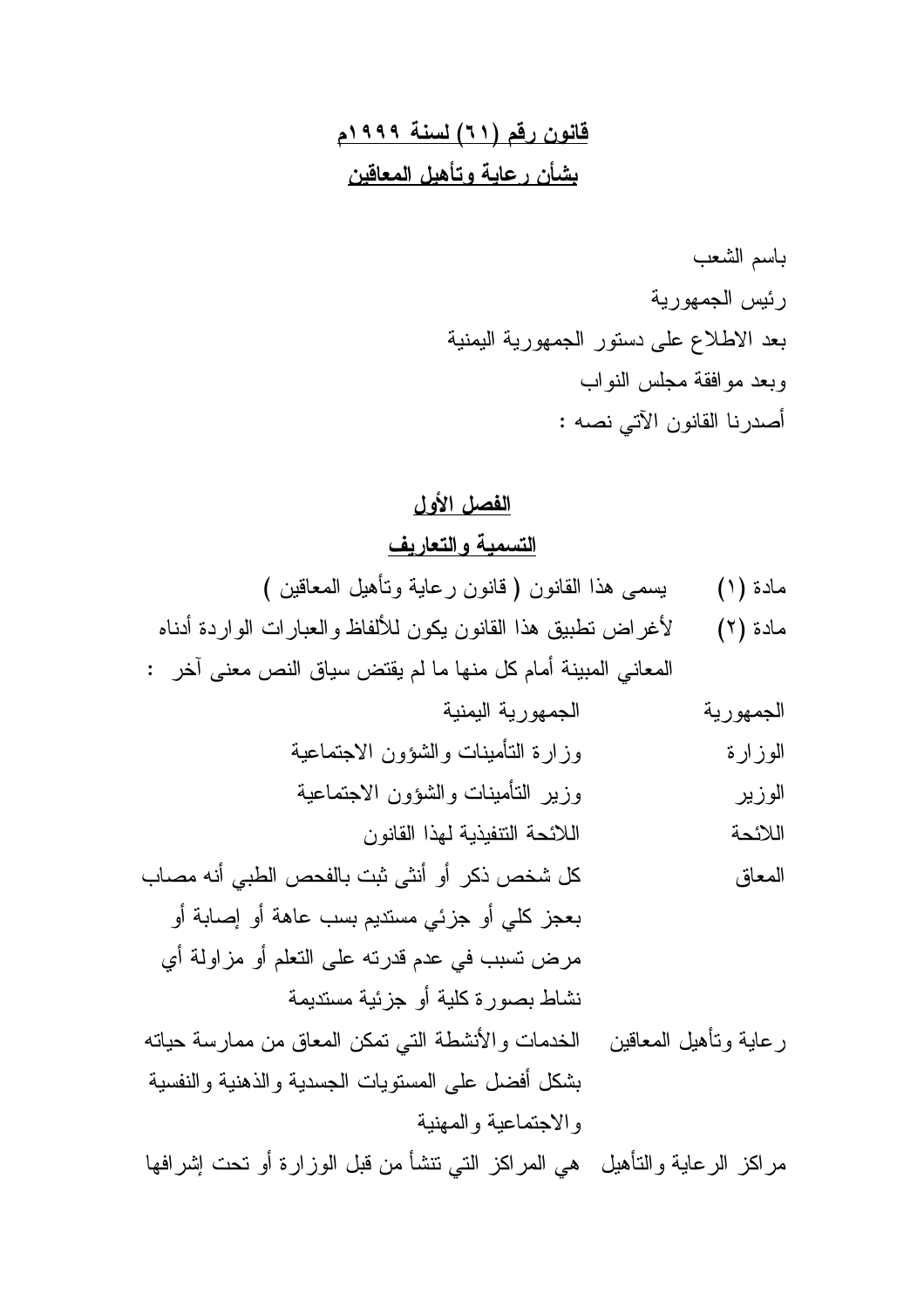ويقدم فيها للمعاقين خدمات الر عاية و التأهيل هي الخدمات النربوية والنعليمية والرياضية الني نقدم التربية الخاصة للمعاقين بهدف نلبية حاجاتهم ونتمية قدراتهم ومساعدتهم على الاندماج في المجتمع .

- يتمتع كل شخص معاق بممارسة كافة الحقوق التي يكفلها الدســـتور مادة (٣) والقوانين النافذة الأخرى .
- لكل معاق حق النأهيل بدون مقابل والاستفادة من بــــرامج النأهيــــل مادة (٤) المهنى والرعاية الاجتماعية التى نقدمها مؤسسات ومراكب ودور الر عابة وتأهبل المعاقبن .
- نتشأ المعاهد والمؤسسات والهيئات والمراكز اللازمة لنوفير خدمات مادة (٥) النأهيل للمعاقين بالنتسيق مع وزارة العمل والندريب المهنى ويكون إنشاؤها بترخيص من الوزارة وفقا للشروط والأوضاع التي تحددها اللائحة وعلى الجهات القائمة الحصول على نر خيص خـــلال ســــنة أشهر من صدور القانون.
- نعلم الوزارة بالنتسيق مع الجهات المعنيـــة علــــى إعـــداد المنــــاهج مادة (٦) والوسائل النعليمية لمراكز رعاية ونأهيل المعاقين ونوفير المدرسين والموجهين الفنيين وإيجاد الاختصاصيين في الكتابة بواسطة طريقة (برايل) ونوفير المناهج المكتوبة بهذه الطريقة لخدمة المكفوفين .
- يمنح كل معاق تم تأهيله وتدريبه شهادة ويجب أن تبسين بالسشهادة مادة (٧) المهنة أو المهن التي يستطيع صاحبها أدائها بالإضافة إلى البيانــات الأخرى ، كما تمنح شهادة خبرة للمعاق الذي ثبت صلاحيته لعمــل مناسب ولو بدون احتياجه لخدمات تأهيل أو ندريب بناء على طلبه.
- نقوم الوزارة بالنعاون مع الوزارات والسدوائر الحكوميــة وجميـــع مادة (٨) الجهات ذات العلاقة برعاية ونأهيل المعاقين بما يلي :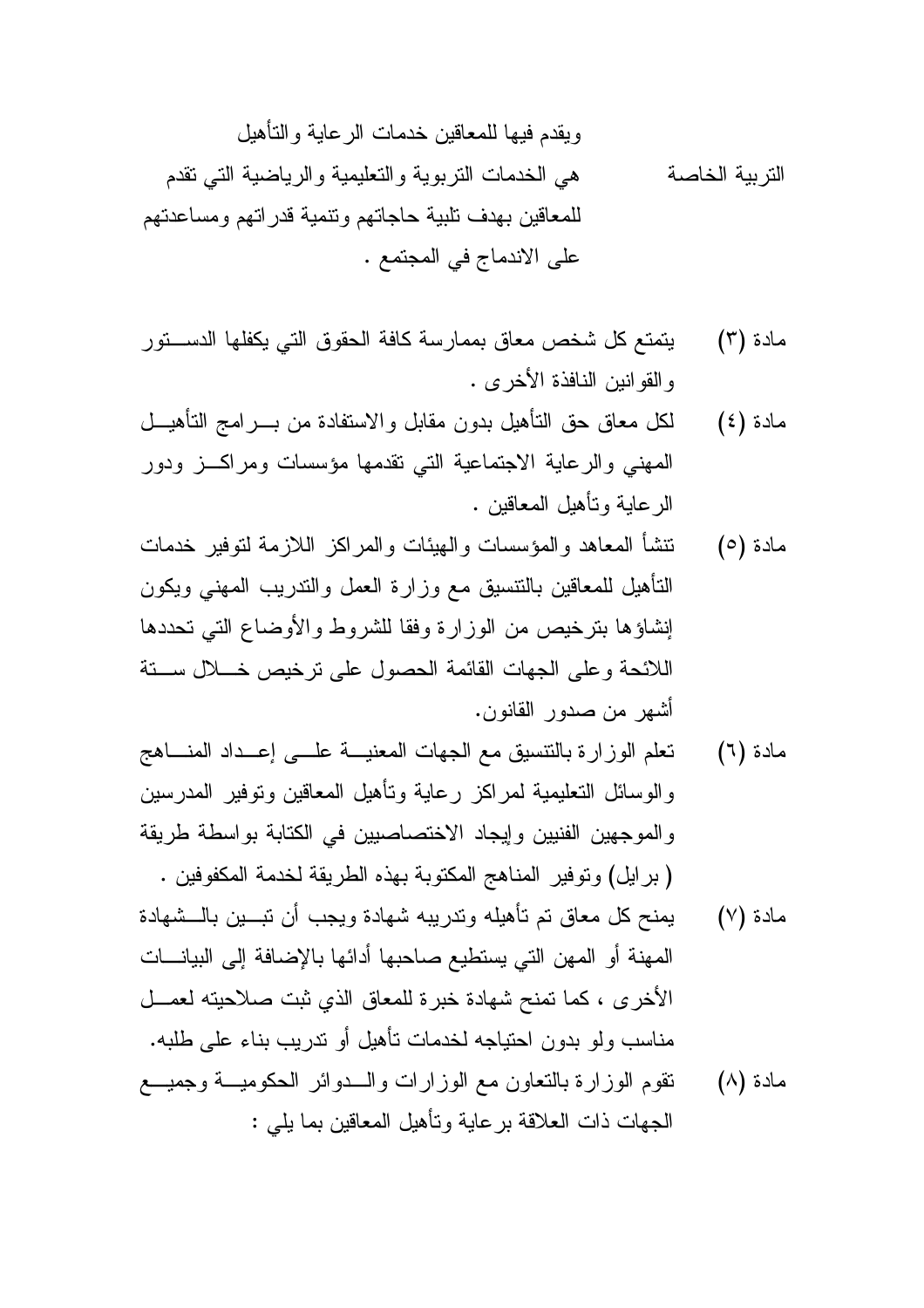- أ) نقديم الدعم المادي والفنى لمراكز الرعاية والتأهيل لتمكينهـــا مـــن نوفير وتعزيز برامجها النأهيلية .
- ب)نقديم المساعدة الطبية المجانية للمعاقين وتحديــد درجـــة الإعاقـــة والندخل المبكر للحد منها .
	- ت)إيجاد اختصاصيين في لغة الإشارة للتفاهم مع الصم والبكم .
- ث)النتسيق مع الجامعات والمعاهد لإعداد المسربين المسسئولين عــن البرامج النربوية الخاصة والمهنية والثقافية والإعلاميــة وتــأهيلهم لمعالجة أوضاع المعاقين واحتياجاتهم المتميزة وتجديد معارفهم فسي هذا المجال .
- ج) التتسبق مع الجامعات والكليات الحكومية والخاصسة لاستخداث الأقسام المتخصصة في مجال تأهيل المعاقين ووضع المواد النزبوية الخاصة بهم.
- ح) التتسيق مع الجهات ذات العلاقة على نوفير فرص الرياضة وإيجاد ملاعب وقاعات وأدوات للمعاقين بما يلبى حاجاتهم ونطوير قدراتهم وفقا للتشريعات .
- تعطي الأولوية بالالتحاق في الكليات الجامعية والمعاهد الحكوميــة مادة (۹) والخاصة للمعاقين الحاصلين على شهادات ومعدلات علمية تتناسب وشر وط القبول فبها .
- مادة (١٠) على الجهات المعنية عند وضع التصاميع والخرائط لإقامة الأبنيـــة الرسمية العامة فتح الطرق ونوفير الاحتياجات والتجهيزات وإزالسة الحو اجز التبي تعيق حركة سير المعاقين وتوفير الوسائل الإرشـــادية لتسهيل حركة سيرهم وتأمين سلامتهم .
- عند سفر المعاق إلى الخارج أو الداخل تخفض قيمة تذاكر سفره إلى مادة (١١) (٥٠-%) من سعرها الأصلبي وتسهل له كافة الإجراءات .
- نتعفى الأدوات والأجهزة والمعدات النبي تستورد لأغـــراض رعايــــة مادة (١٢) المعاقين ومساعدتهم وتعليمهم ونتثقيفهم وتسأهيلهم بمسا فسي ذلسك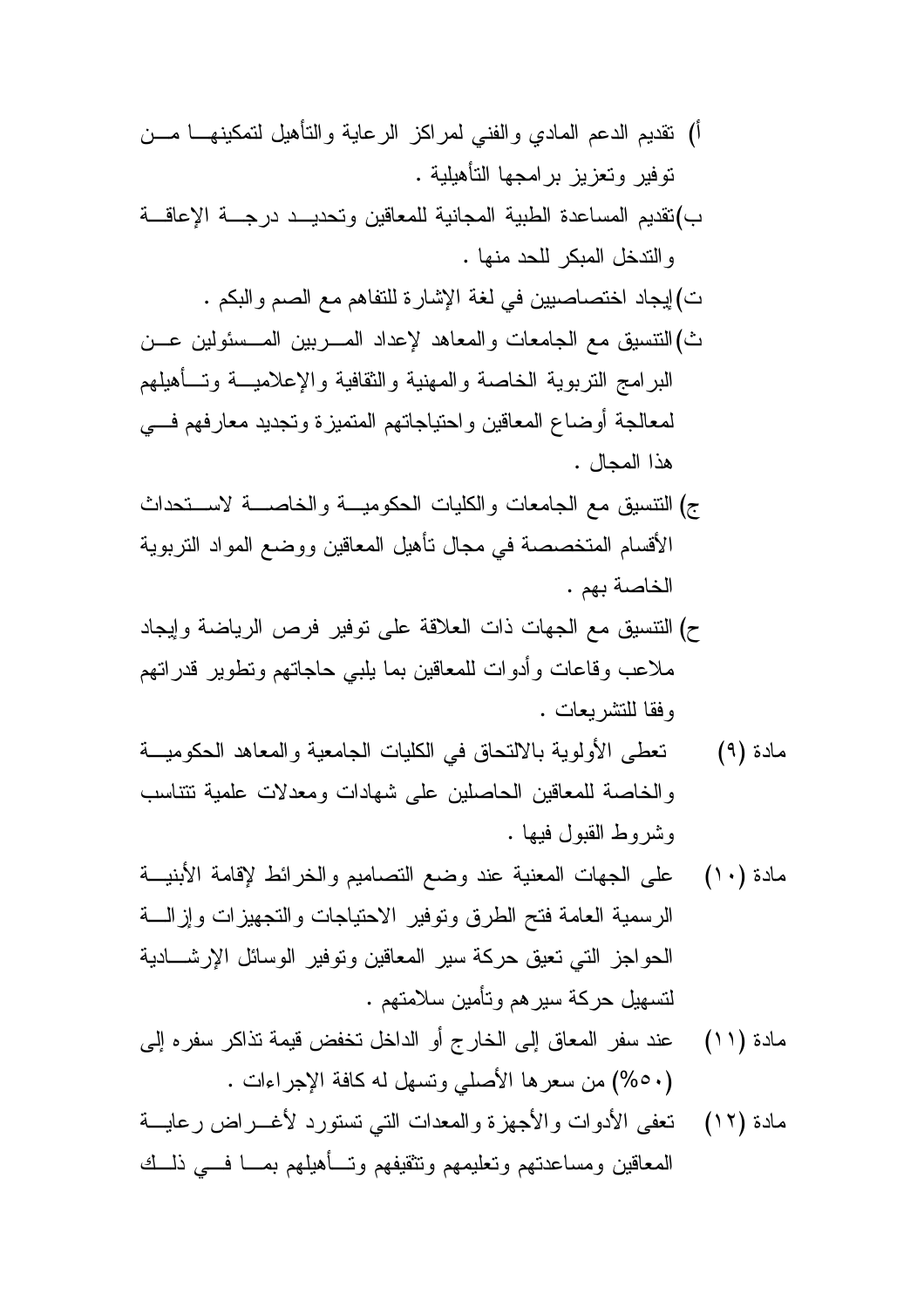السيارات المصنعة للمعاقين من الضرائب والرسوم الجمركية بنساء علي مو افقة الوزير .

- مادة (١٣) تعمل وزارة الصحة على نوفير الأجهزة النعويــضية والأطـــراف الصناعية وتعمل على إنشاء ورش لذلك .
- أ) على الوزارة نشجيع إقامة المشاريع الـــصغيرة المــــدرة للــــدخل مادة (١٤) للمعاقين وذلك بنقديم التسهيلات والامتيازات والقروض المبسرة . ب) على الوزارة أن تولَّى أهمية لنسويق منتجات المعاقين وإنـــشاء معارض دائمة لنسويقها وإعفائها من الضرائب .

الفصل الثالث

#### تشغبل المعاقبن

- مادة (١٥) بعتبر المعاق لائقا صحيا بالنسبة إلى حالة العجز الـــو ار دة بـــشهادة النَّأهيل المنصوص عليها في هذا القانون وذلك استثناء من القواعـــد المنظمة للباقة الصحبة شر بطة أن نتناسب الوظبفة التي سبشغلها من نوع ودرجة الإعاقة.
- يقيد اسم كل معاق منح شهادة التأهيل بمكاتــب الخدمـــة المدنيـــة مادة (١٦) والعمل بالمحافظة التي يقع فيها مكان إقامته بناء على طلبه وتقيــد هذه الأسماء في سجل خاص ونسلم شهادة بحصول القيد .
- أ) إذا خالفت أي مؤسسة أو معهد أو مركز لرعاية وتأهيل المعاقين مادة (٢٦) أي حكم من أحكام هذا القانون أو أي قرار صــــادر بمقتــضاه يـــتم إنذار ء من قبل الوزير أو من بنوبه لإز الة تلك المخالفة خلال مدة بنم تحديدها في الإنذار . ب) عند تكرار المخالفة يتم توقيف المسئولين المباشرين عنها إلــــى أن بِنَمِ النَّحقيقِ معهم من قبل القائمين على المؤسسة .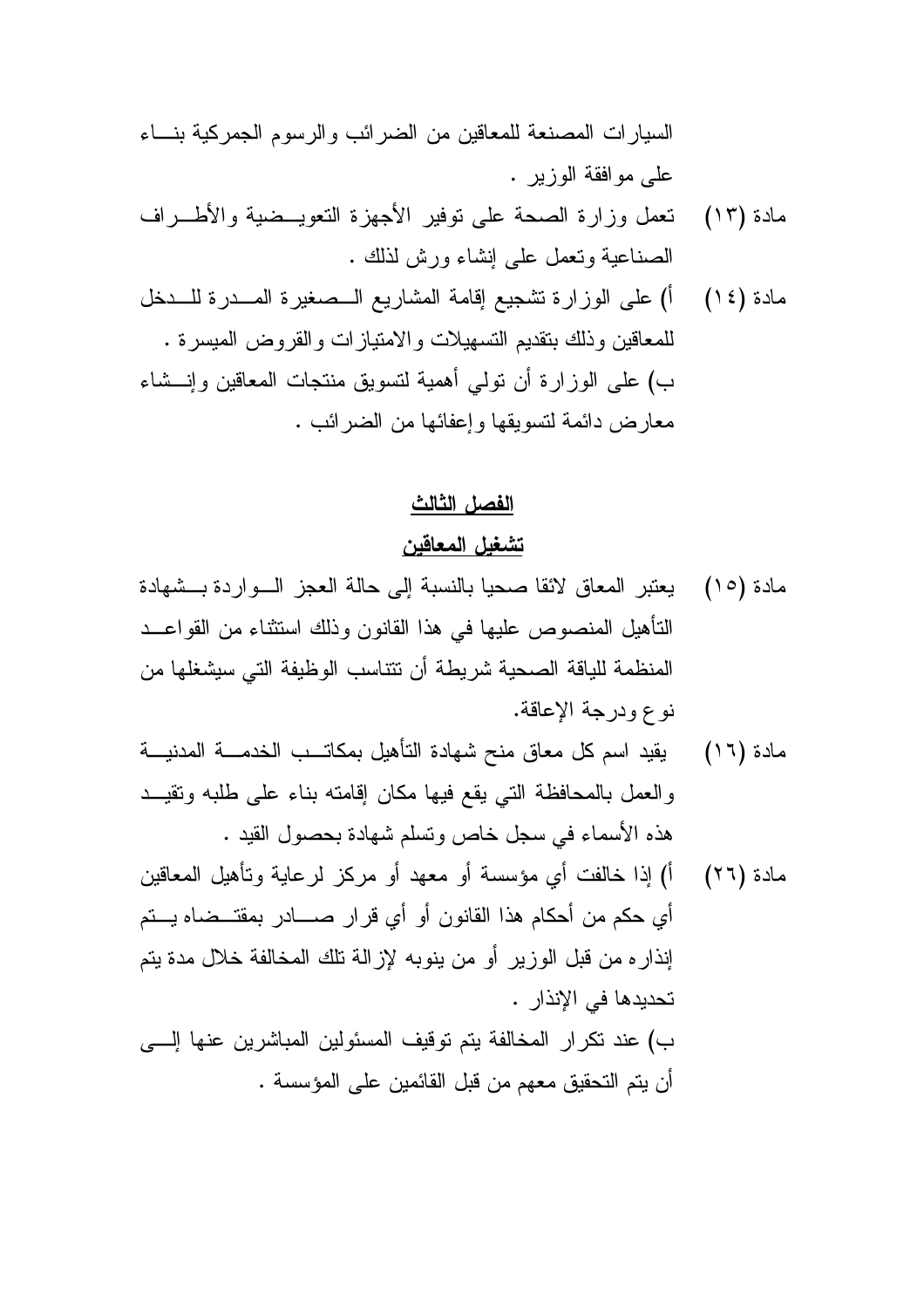ج) إغلاق المؤسسة أو المعهد أو المركز إغلاقــا مؤقتــا أو دائمـــا بقرار مسبب من الوزير إذا لم يتم البت بما ورد في الفقرة (ب) من هذه المادة .

## الفصل الخامس أحكام ختامية

- تعمل الوزارة على مساعدة المعاقين في تشكيل الجمعيات النوعيـــة مادة (۲۷) واللجان المحلية للتأهيل المجتمعي للمعاقين فسي كل المحافظات والمناطق المحتاجة للتأهيل ، كما تعمل على دعم هــذه الجمعيـــات لتأسيس الاتحاد الوطني لجمعيات المعاقين وتقدم لمهم الدعم المسادي المناسب .
- مادة (٢٨) تعمل الوزارة على ما يلي : أ) نقديم الدعم للجهود التبي نبذلها المنظمـــات الإقليميــــة والدوليــــة لإنشاء مراكز لإعداد الكوادر الفنبة المتخصصة في مختلف المستويات للعمل في مجال رعاية وتأهيل المعاقين والاستخانة بالمعاقين المؤهلين في هذه المراكز . ب)تشجيع المنظمات غير الحكومية على توجيه جزء من مواردهـــا
	- ونشاطاتها إلى خدمات المعاقين .
- ت)عقد الاتفاقيات الثنائية مع الدول للاستفادة من خبر اتها ونشاطاتها في ميدان التأهيل.
- أ) نقوم الوزارة بنطوير استراتيجية التأهيل المجتمعـــي وأن تعكـــس مادة (٢٩) هذه المنهجية في مبز انبة الوز ار ة . ب) على اللجنة الوطنية العليا لرعاية وتأهيل المعـــاقين أن نتنبنـــي إستر انبجية التأهيل المجتمعي لما لها من أهمية في تقـــديم الر عايــــة لأكبر عدد ممكن من المعاقين في جوانب التأهيل والتدريب .